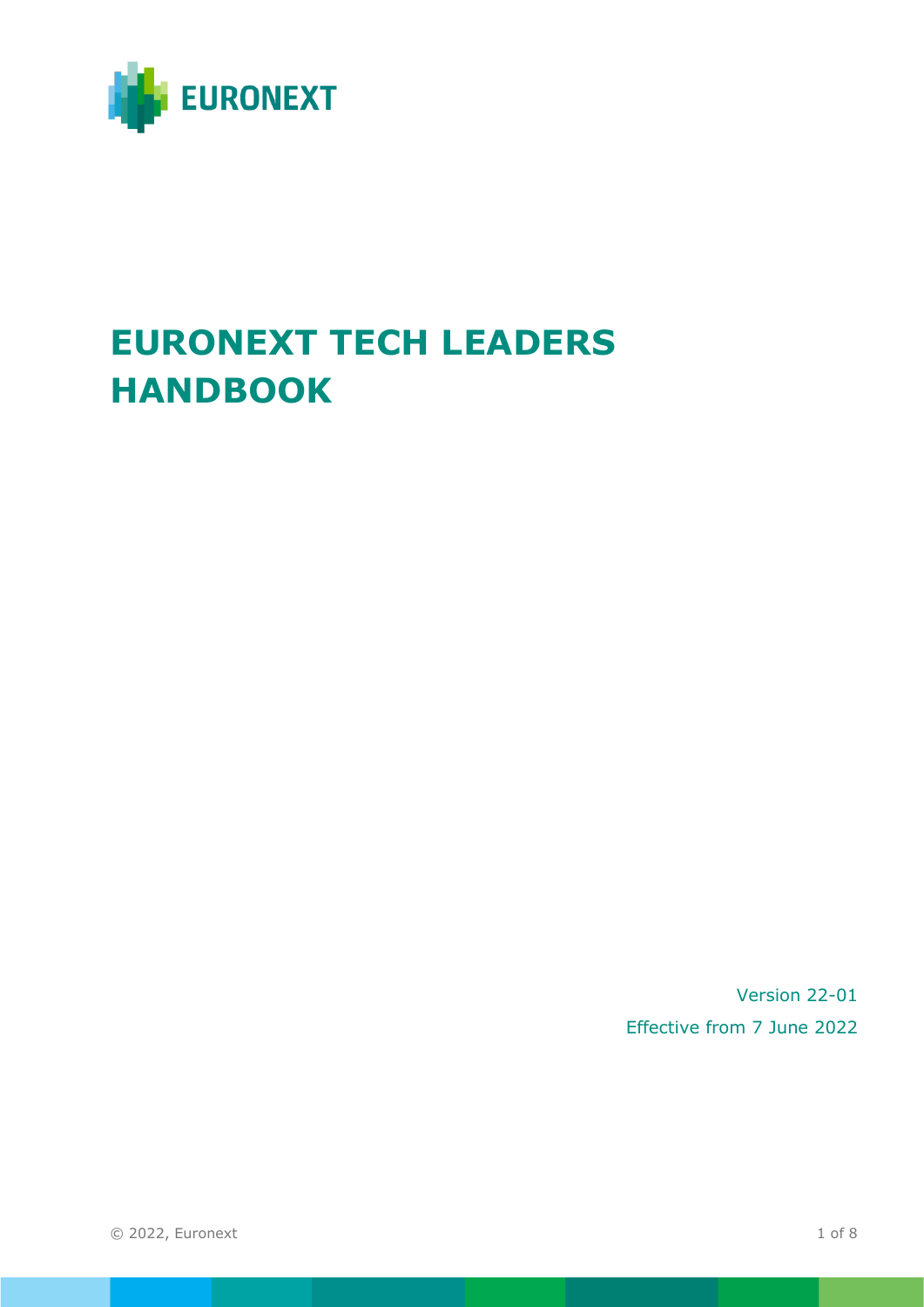

## Index

| 1.    |                                                                |  |
|-------|----------------------------------------------------------------|--|
| 1.1   |                                                                |  |
| 1.1.1 |                                                                |  |
|       |                                                                |  |
| 1.2   |                                                                |  |
| 2.    |                                                                |  |
| 3.    |                                                                |  |
| 4.    |                                                                |  |
| 4.1   |                                                                |  |
| 4.2   |                                                                |  |
|       |                                                                |  |
|       |                                                                |  |
|       |                                                                |  |
| 5.    |                                                                |  |
| 5.1   |                                                                |  |
| 5.2   |                                                                |  |
|       |                                                                |  |
|       |                                                                |  |
| 5.3   |                                                                |  |
| 5.4   |                                                                |  |
| 5.5   |                                                                |  |
| 6.    |                                                                |  |
| 6.1   |                                                                |  |
| 6.2   |                                                                |  |
|       |                                                                |  |
|       |                                                                |  |
|       | <b>APPENDIX - EURONEXT METHODOLOGY USED TO IDENTIFY LISTED</b> |  |
|       |                                                                |  |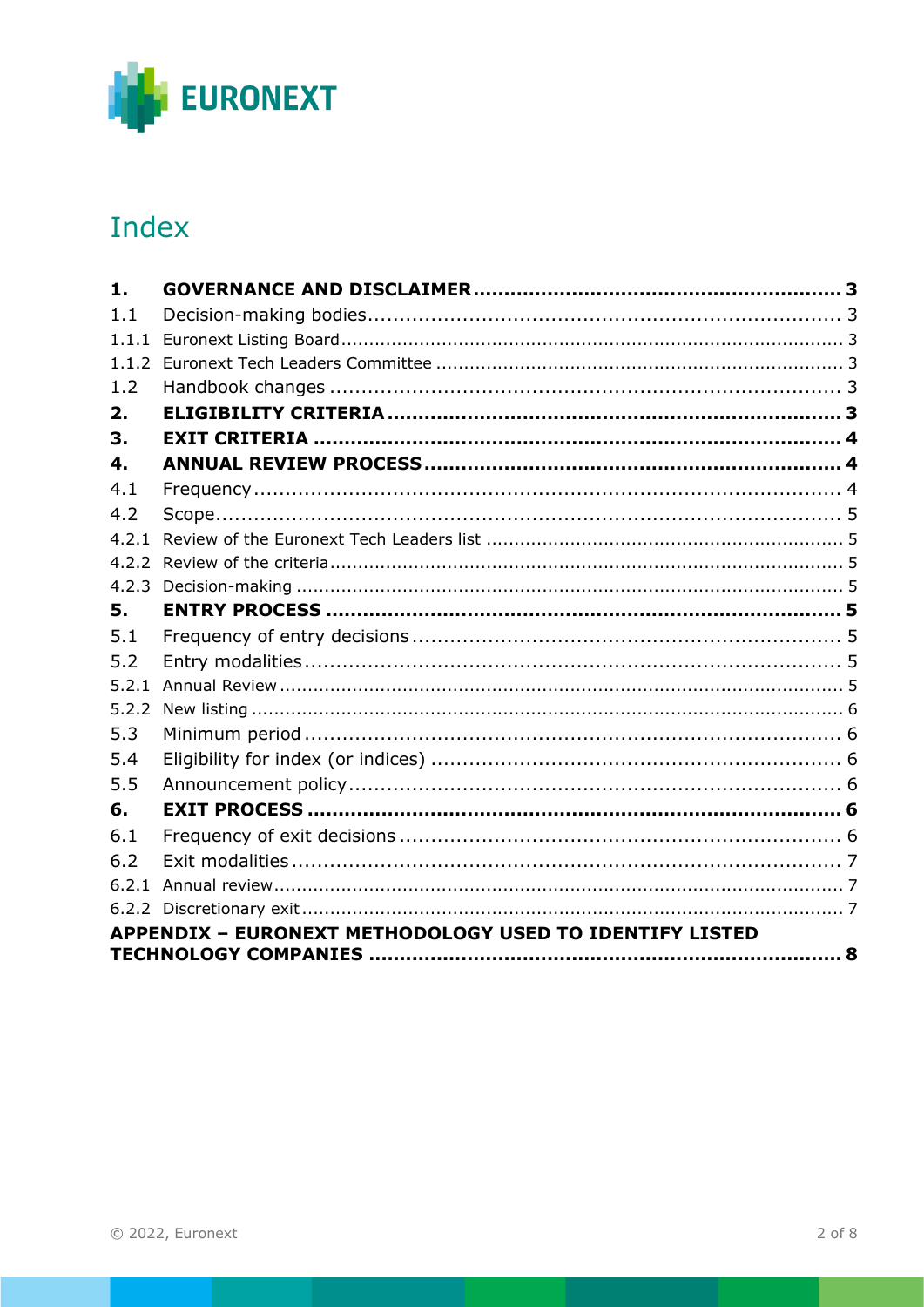

## <span id="page-2-0"></span>**1. GOVERNANCE AND DISCLAIMER**

## <span id="page-2-1"></span>**1.1 Decision-making bodies**

## <span id="page-2-2"></span>**1.1.1** Euronext Listing Board

The Euronext Listing Board is composed of Euronext Country CEOs<sup>1</sup>. It meets once a year at the time of the annual review in May, and additionally as necessary.

## <span id="page-2-3"></span>**1.1.2** Euronext Tech Leaders Committee

The Euronext Tech Leaders Committee is Euronext's internal review committee for the Euronext Tech Leaders Segment. It is composed of the equity listing and listing execution managing team. It meets once a year at the time of the annual review, and additionally as necessary.

The Euronext Tech Leaders Committee is also responsible for processing any potential claims coming from an external party.

## <span id="page-2-4"></span>**1.2 Handbook changes**

This handbook may be supplemented, amended in whole or in part, revised or withdrawn at the initiative of the Euronext Tech Leaders Committee and subject to the approval of the Euronext Listing Board.

## <span id="page-2-5"></span>**2. ELIGIBILITY CRITERIA**

To belong to the Euronext Tech Leaders segment, a company must meet the following criteria:

- Be admitted to trading on the Euronext Regulated Markets or Euronext Growth
- Be a Tech company as per the methodology applied by Euronext (the methodology is described in the Appendix)
- Have a market capitalisation superior to  $€300m$  on the cut-off date<sup>2</sup>
- For companies with a market capitalisation below €1bn and with latest annual consolidated revenue above €50m, a minimum revenue growth rate should be applied according to the following criteria:

 $\_$  ,  $\_$  ,  $\_$  ,  $\_$  ,  $\_$  ,  $\_$  ,  $\_$  ,  $\_$  ,  $\_$  ,  $\_$  ,  $\_$  ,  $\_$  ,  $\_$  ,  $\_$  ,  $\_$  ,  $\_$  ,  $\_$  ,  $\_$  ,  $\_$  ,  $\_$  ,  $\_$  ,  $\_$  ,  $\_$  ,  $\_$  ,  $\_$  ,  $\_$  ,  $\_$  ,  $\_$  ,  $\_$  ,  $\_$  ,  $\_$  ,  $\_$  ,  $\_$  ,  $\_$  ,  $\_$  ,  $\_$  ,  $\_$  ,  $1$  CEOs of Oslo Børs and Borsa Italiana who are not part of the Euronext Listing Board are added for the purposes of Tech Leaders.

<sup>2</sup> Cut-off date for calculating companies' market capitalisations is set at 30 April.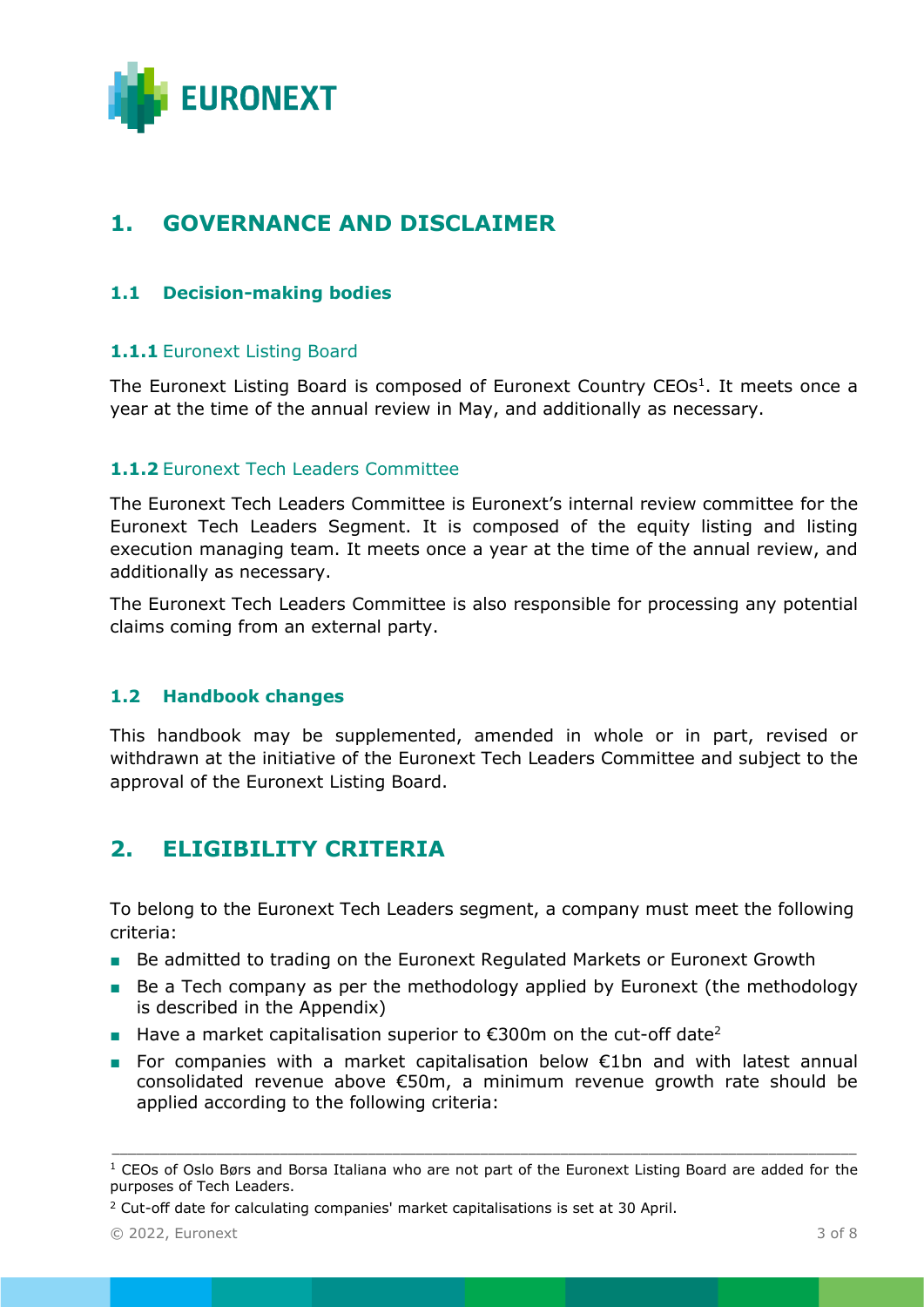

- For companies with latest annual consolidated revenue above €500m:  $≥5%$  revenue CAGR<sup>3</sup> over the last three financial years
- For companies with latest annual consolidated revenue between €100m and €500m: ≥10% revenue CAGR over the last three financial years
- For companies with latest annual consolidated revenue below €100m: ≥20% revenue CAGR over the last three financial years
- For companies with a market capitalisation below €1bn and with latest annual consolidated revenue below €50m, a minimum fundraising of €50m over the last three calendar years<sup>4</sup> should be applied. In the case of a new listed company, only the gross proceeds at the initial admission are considered.

Note that no performance criteria are required for companies with a market capitalisation above €1bn.

## <span id="page-3-0"></span>**3. EXIT CRITERIA**

A company is excluded from the Euronext Tech Leaders segment if it meets at least one of the following conditions:

- Its equity securities are delisted from Euronext markets, whatever the reason for de-listing (voluntary delisting, M&A transaction, tender offer, etc.)
- **The market capitalisation of the company has decreased to below**  $\epsilon$ **200m at the next** cut-off date. 5

## <span id="page-3-1"></span>**4. ANNUAL REVIEW PROCESS**

## <span id="page-3-2"></span>**4.1 Frequency**

Each year, the new composition of the segment will be announced on the first trading day of the month of June, based on the latest financial information available as of the cut-off date of 30 April.

<sup>&</sup>lt;sup>3</sup> CAGR: Compound Annual Growth Rate.

<sup>4</sup> Through equity capital increases at the initial admission or during subsequent admissions, including business combinations.

<sup>5</sup> Cut-off date for calculating companies' market capitalisations is set at 30 April.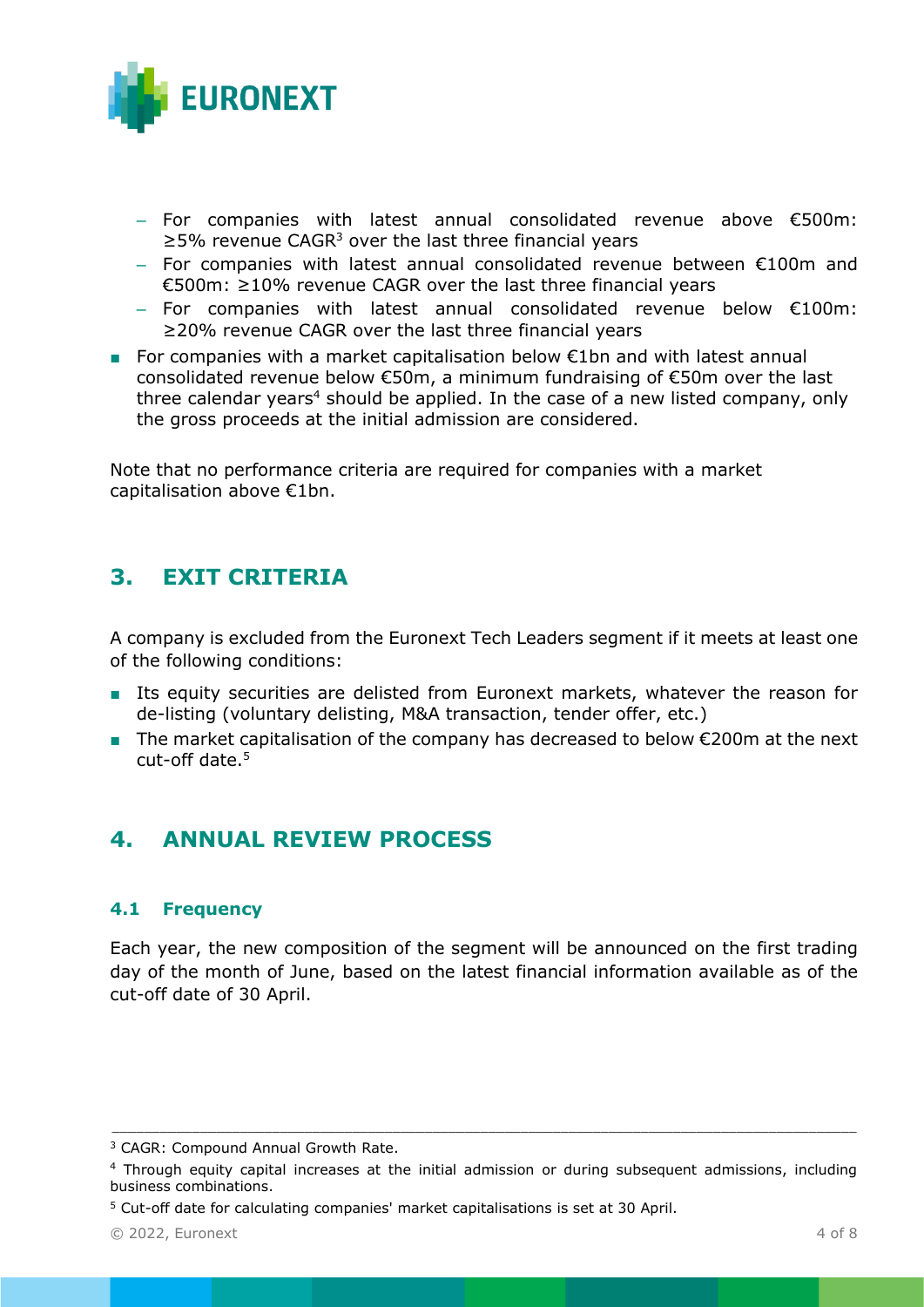

## <span id="page-4-0"></span>**4.2 Scope**

## <span id="page-4-1"></span>**4.2.1 Review of the Euronext Tech Leaders list**

Each year, the market capitalisation and revenue growth criteria are reviewed for all companies in the segment, and companies likely to join the segment are screened.

### <span id="page-4-2"></span>**4.2.2 Review of the criteria**

Criteria may be reviewed at the initiative of the Euronext Tech Leaders Committee to ensure that they are consistent with the maturity of the market. Each new change will result in the publication of an updated version of this governance handbook on the Euronext website.

### <span id="page-4-3"></span>**4.2.3 Decision-making**

The Euronext Tech Leaders Committee recommends adjustments to the list and/or the criteria. The Euronext Listing Board reviews and approves/disapproves such recommendations.

## <span id="page-4-4"></span>**5. ENTRY PROCESS**

## <span id="page-4-5"></span>**5.1 Frequency of entry decisions**

Companies can join the segment:

(i) at the time of the annual review for issuers that are already listed; or (ii) at the initial admission for newly listed companies or at the initial business combination in the case of a "de-SPAC"<sup>6</sup> .

## <span id="page-4-6"></span>**5.2 Entry modalities**

#### <span id="page-4-7"></span>**5.2.1** Annual Review

For companies joining at the time of the annual review, the process is described in Section 4, Annual Review Process.

 $\_$  ,  $\_$  ,  $\_$  ,  $\_$  ,  $\_$  ,  $\_$  ,  $\_$  ,  $\_$  ,  $\_$  ,  $\_$  ,  $\_$  ,  $\_$  ,  $\_$  ,  $\_$  ,  $\_$  ,  $\_$  ,  $\_$  ,  $\_$  ,  $\_$  ,  $\_$  ,  $\_$  ,  $\_$  ,  $\_$  ,  $\_$  ,  $\_$  ,  $\_$  ,  $\_$  ,  $\_$  ,  $\_$  ,  $\_$  ,  $\_$  ,  $\_$  ,  $\_$  ,  $\_$  ,  $\_$  ,  $\_$  ,  $\_$  ,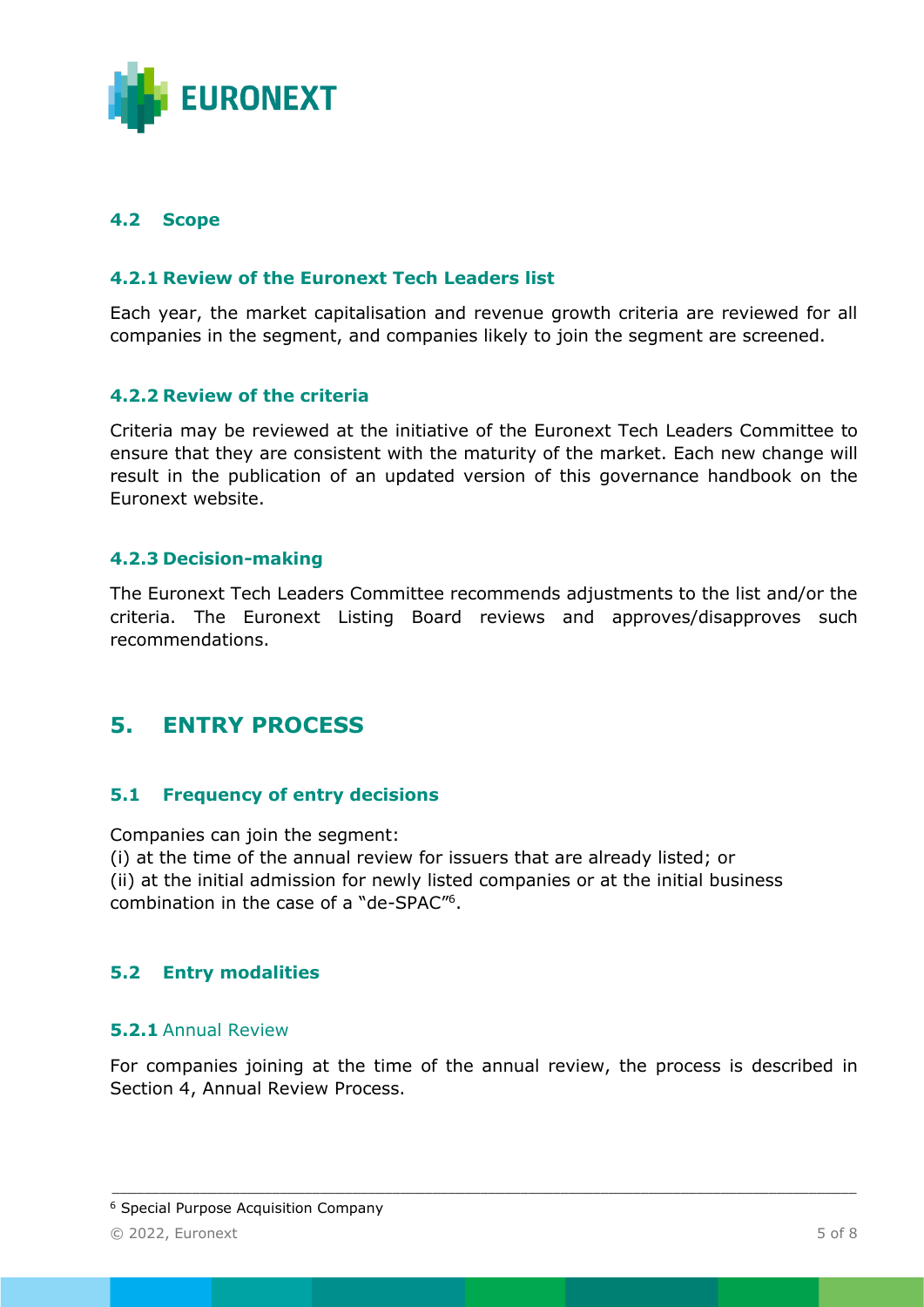

## <span id="page-5-0"></span>**5.2.2 New listing**

For companies joining the segment at the time of their initial admission to trading or initial business combination, the Euronext Listing Board approves the entry of the company into the Euronext Tech Leaders segment as part of Euronext's admission process, depending on whether the company meets the criteria defined in section 2.

### <span id="page-5-1"></span>**5.3 Minimum period**

Companies joining the Euronext Tech Leaders segment, whether through the process described in 5.2.1 or the process described in 5.2.2., remain in the segment for a minimum of 12 months to benefit from the services associated with the segment.

### <span id="page-5-2"></span>**5.4 Eligibility for index (or indices)**

Companies that are members of the Euronext Tech Leaders segment are eligible for inclusion in the related index (or indices).

<span id="page-5-3"></span>For further details on the Euronext Tech Leaders index (or indices).

#### **5.5 Announcement policy**

All companies joining at the time of the annual review are formally announced through a dedicated press release that will be issued in the last week of May. Entry to the segment is effective from the first trading day of the month of June.

The inclusion in the segment of a new company at the time of its admission to trading is announced through a specific press release.

## <span id="page-5-4"></span>**6. EXIT PROCESS**

#### <span id="page-5-5"></span>**6.1 Frequency of exit decisions**

Companies exit the segment:

(i) at the time of the annual review if the criteria defined in section 3 are no longer met; or

(ii) on an ongoing basis in the event of de-listing, or in the case of discretionary exclusion at the initiative of Euronext.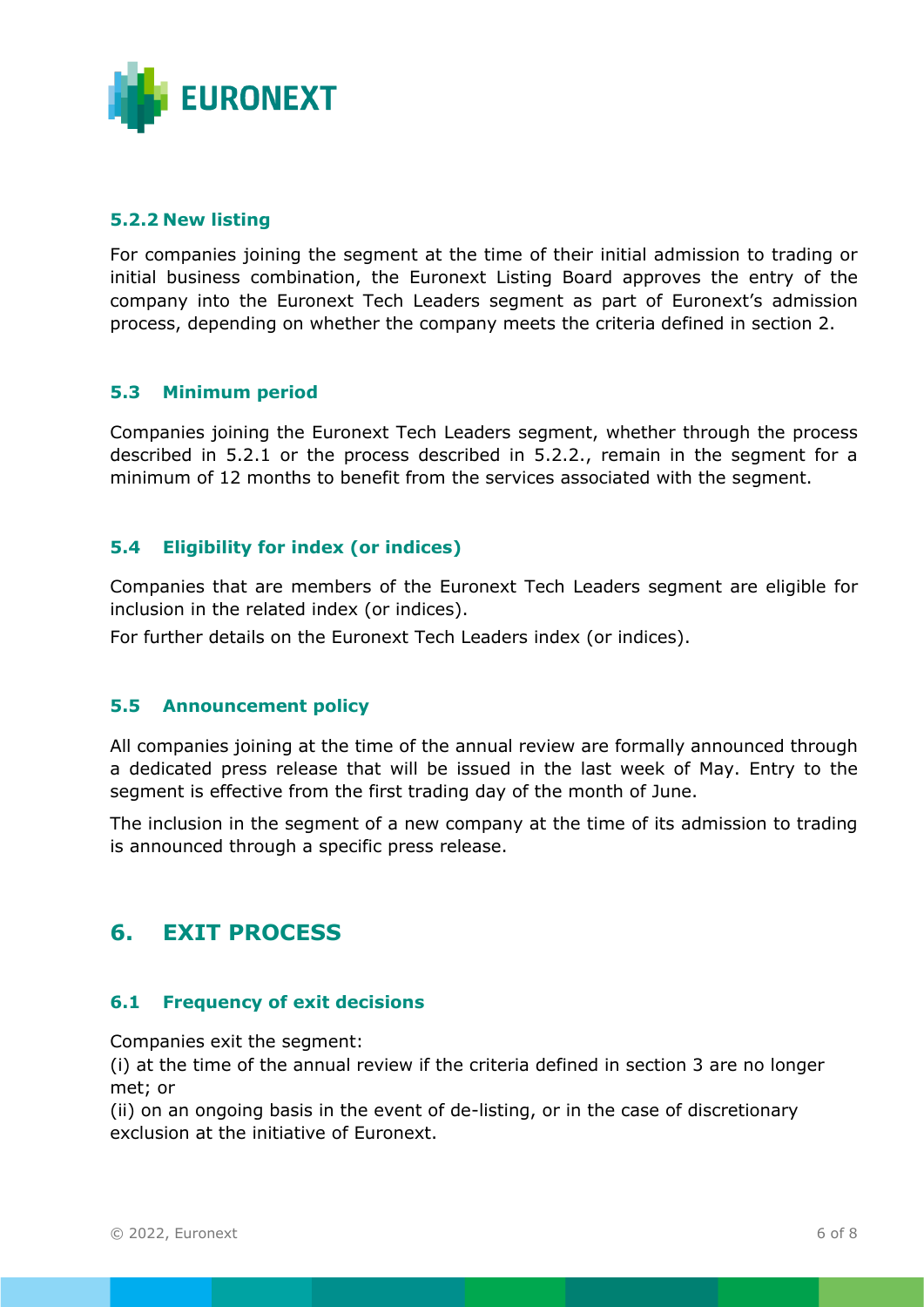

## <span id="page-6-0"></span>**6.2 Exit modalities**

## <span id="page-6-1"></span>**6.2.1** Annual review

For companies exiting the segment at the time of the annual review, the process is described in Section 4, Annual Review Process.

### <span id="page-6-2"></span>**6.2.2** Discretionary exit

Euronext reserves the right to exclude an issuer on a temporary or permanent basis in the event of a critical controversy or compliance alert that is likely to damage the reputation of Euronext or the Euronext Tech Leaders segment. The decision should be approved by the Euronext Listing Board upon recommendation of the Compliance Team.